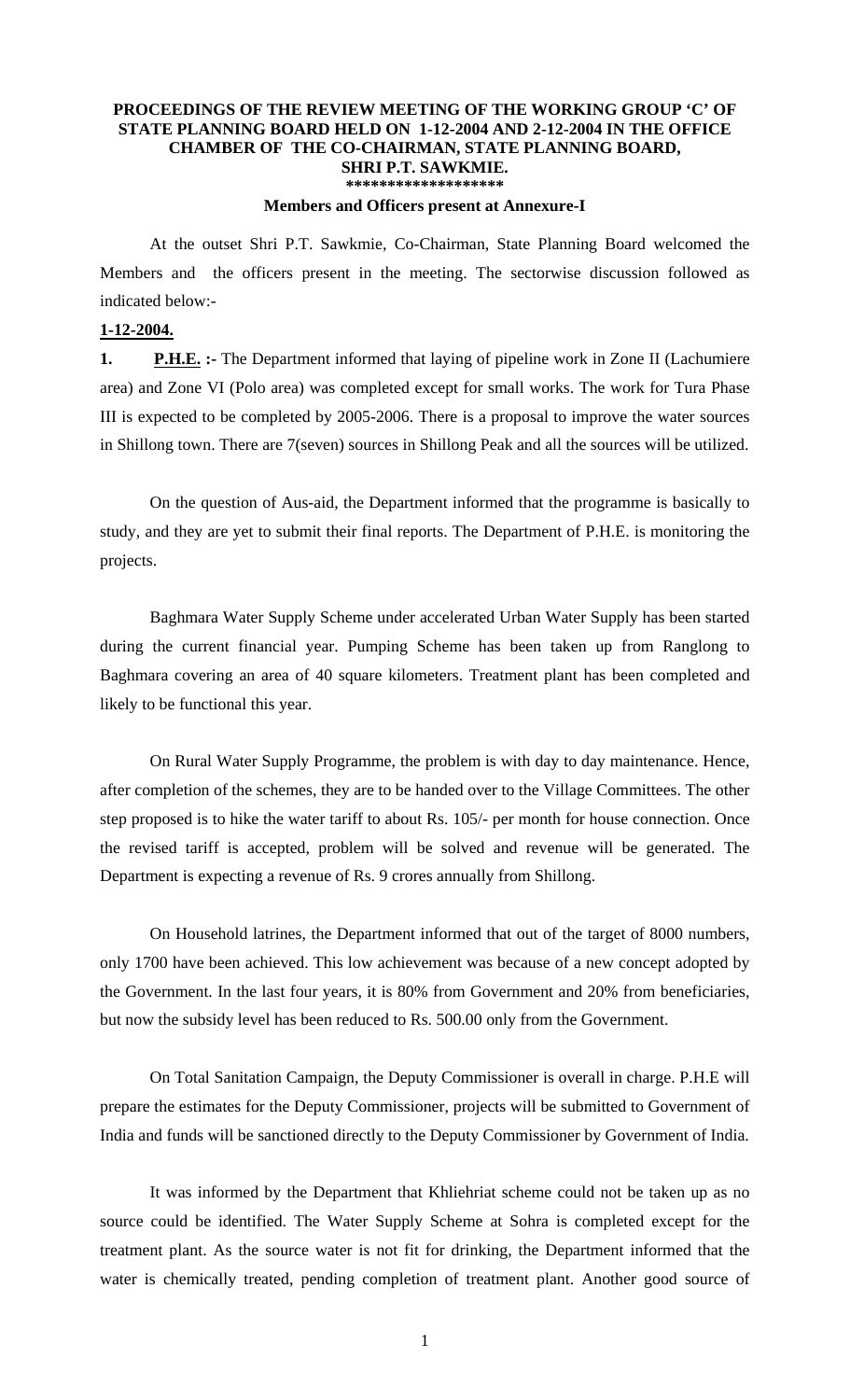water gravity has been identified near Laitryngew. Regarding the long pending scheme of Simsangiri, it was informed that the pipeline work is almost completed and the Department is hopeful to complete the same by December, 2004.

**2. P.W.D. (Buildings):-** On a query from the Co-Chairman regarding the gate to M.L.A Hostel, it was informed that the land belonged to the Assembly but all construction works have been done by P.W.D. (Buildings).

 On renovation of Meghalaya House, Vellore, Phase IV Group II, the Department informed that work is almost completed. On renovation of ground floor and painting of Meghalaya House, Gauhati, the work is in progress for which an amount of Rs. 1.85 lakhs had been spent during 2003-2004.

 On the construction of New Meghalaya Legislative Assembly Building, the Department informed that only surveying work was done at Mawdiangdiang and civil works has not been started. P.W.D.(Buildings) is entrusted with the work and monitoring will be done by the Assembly.

 On the construction of Meghalaya House at Mumbai, the Department informed that land had been acquired. The detailed plan/estimates, designs and specifications have been entrusted to CIDCO.

On the Judiciary Buildings, the Department informed that during 2002-2003, Planning Commission had provided ACA of Rs. 300.00 lakhs for construction of High Court Building. An expenditure of Rs. 227.00 lakhs had been incurred during 2003-2004 out of an estimated cost of Rs. 1563.14 lakhs.

 The Co-Chairman State Planning Board, noted that there are cases in the Department where work orders are issued without calling for tenders and in most cases, selective contractors get the works. He felt that there should be a general instruction for calling tenders so that people at large could be benefited.

The Working Group desired the following information :-

- 1. The types of work undertaken under the scheme Addition/Allocation  $2<sup>nd</sup>$  Meghalaya House Kolkatta.
- 2. The budgeted schemes which have not been sanctioned for the past few years.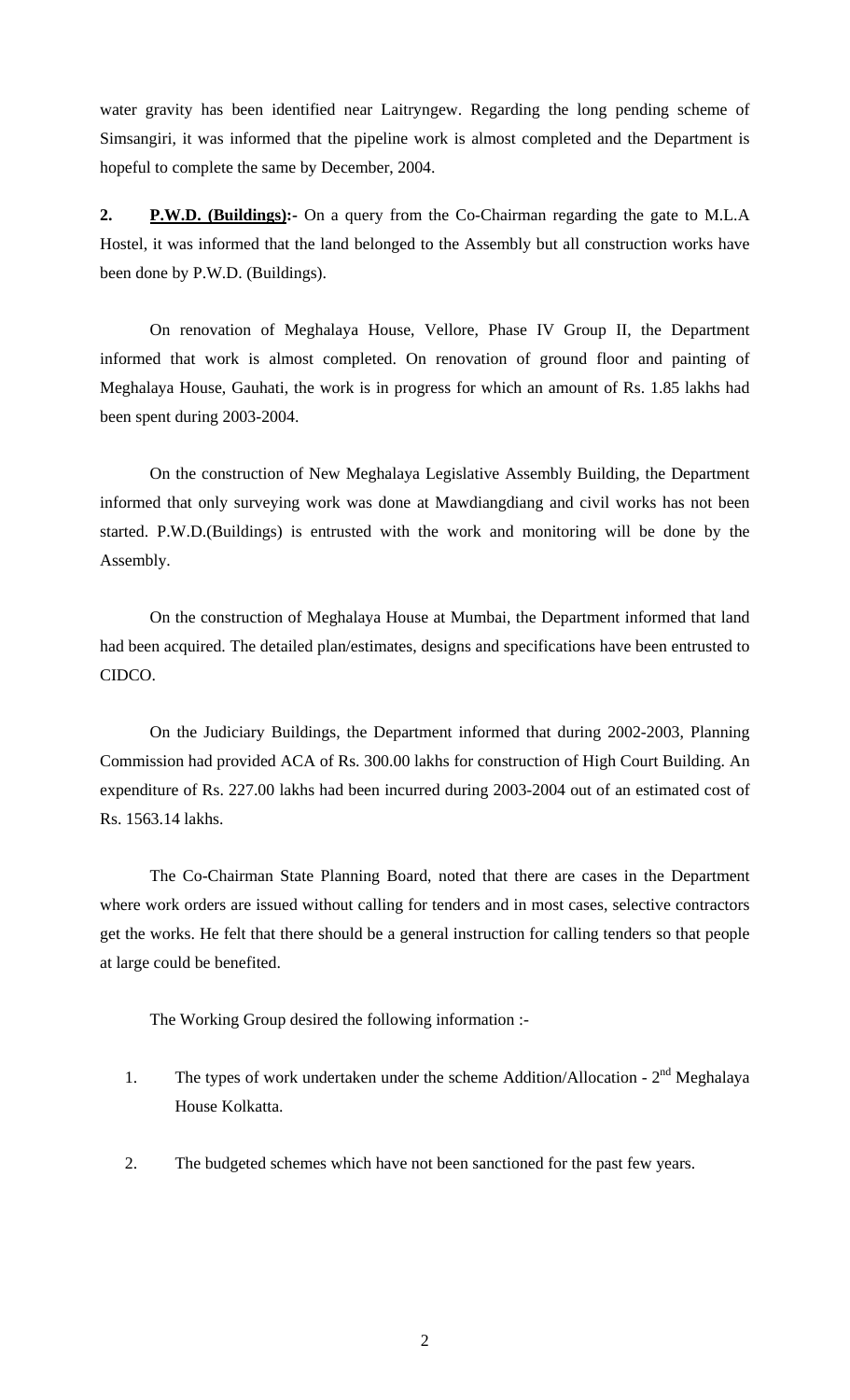**3. Medium Irrigation & Flood Control:** The Working Group discussed threadbare on the various schemes of the Department. The Department was advised to take up investigation works regarding non-functional irrigation works and flood control works for Wah Umkhrah. The Department informed that estimates have been submitted for consultancy in this regard.

 The Co- Chairman felt that Medium & Minor Irrigation should be clubbed together into one Department like Water Resources Department in Assam, since the Command Area Development also falls under Minor Irrigation.

**4. Information Technology**:- The Department being a new one does not have any Information Technology infrastructure. The Annual Plan Outlay for the year 2003-2004 is Rs. 75.00 lakhs and the expenditure incurred during the year for conducting of workshops, seminars, procurement of laptops etc. was Rs. 74.80 lakhs.

 The role and function of Information Technology Department is to facilitate E-Governance, Information Technology industry etc. It involves with entrepreneurs, schools etc. and gives technical advice to different departments. The Department informed that as per the direction of the Planning Commission, 3-5% of the allocated amount of each Department is earmarked for Information Technology, hence it will not be a problem if all Departments comply. Presently the major connectivity in our State is on Telecom and Wireless. These are the constraints because of poor infrastructure.

The Department informed that office building of Meghalaya Watches would be a good option for setting up of Information Technology Department.

**5. Home (Police, Fire Service, Jails)**: During the year 2004-2005 an amount of Rs. 83.00 lakhs was allocated and out of this amount Rs. 23.00 lakhs was budgeted to P.W.D. to complete the Central Heating Works for the DGP's office building at Shillong.

 The Department informed the need of modernization of Fire Service and procurement of fire fighting equipments for disaster management and for emergency services.

 During discussions, the Working Group brought to the notice of the Department the condition of the Shillong Jail. The 14 women inmates are put together in two rooms which is very congested and recreation place is also not enough. There is no special cell for women in all the Districts. However cleanliness and food given to the inmates are satisfactory. There are 4 existing Jails in the State i.e. in Shillong, Jowai, Williamnagar and Tura, and construction of two more jails in Nongpoh and Nongstoin under Non-Plan has been started since 2002-2003**.**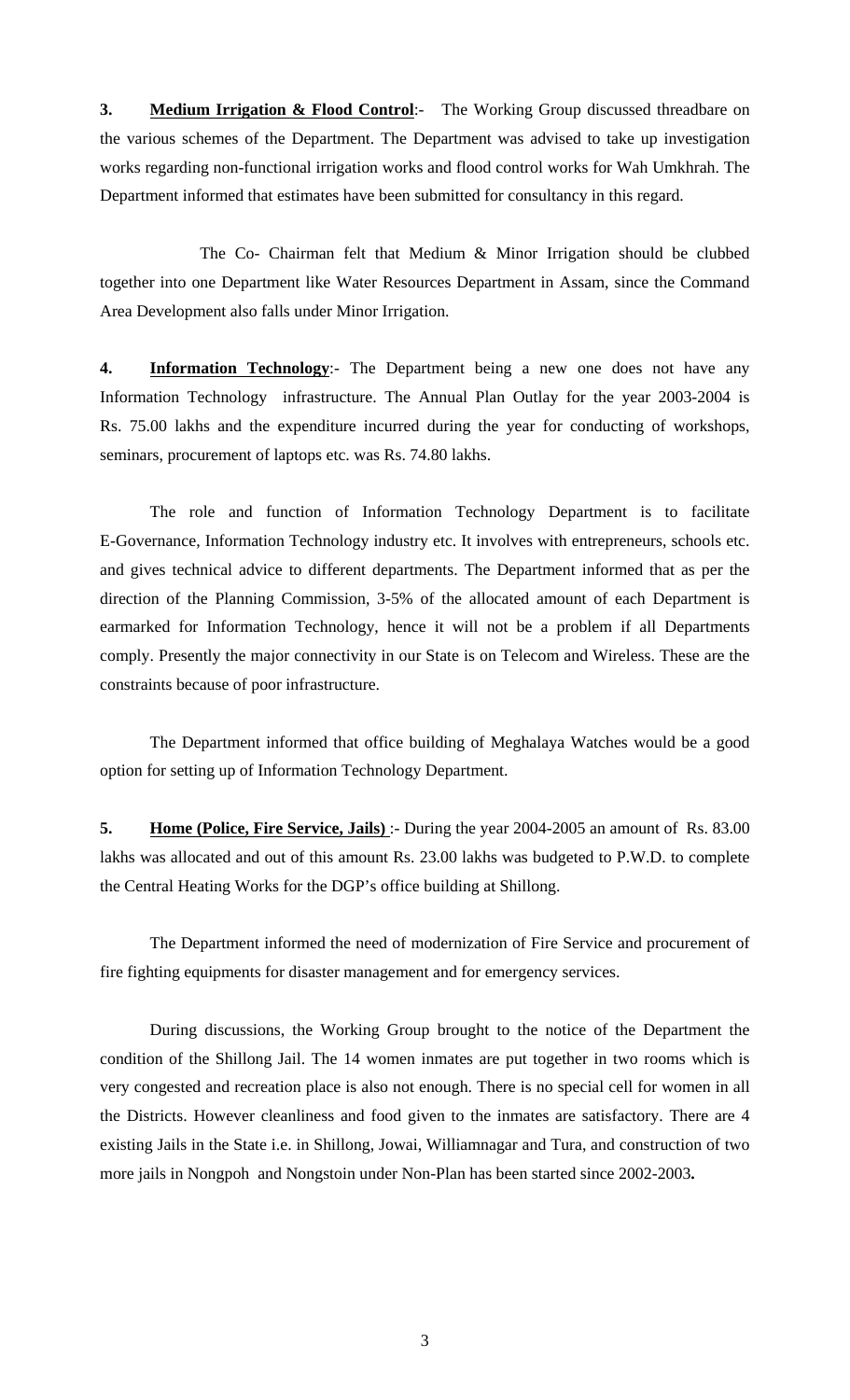**6.** Food & Civil Supplies :- The Department informed that the scheme Mobile Fair Price Shop involves distribution and sale of essential commodities through vans in the interior and far flung areas under the supervision and control of Deputy Commissioners/ Sub-Divisional Officers. In rural areas, the fair price shops are running very well.

 One of the Members mentioned about the less quantity of Kerosene supplied in Meghalaya. The Department informed that they had pleaded to the Govt. of India to allot more Kerosene for Meghalaya but was not accepted due to increased LPG connection. The allotment of kerosene in the whole state is 1716 metric tonnes per month. Distribution to districts depended on the number of consumers/population. The Working Group however advised the Department to check for leakage as it was learnt that Kerosene is sold at Rs.12 by a Co-operative Society but Rs.25 outside the Co-operative Society.

 Regarding the functioning of the Consumers Protection Board the Department informed that the State Commission is functioning and lots of cases are being disposed. Regarding Awareness Programme under the District Forum Rs.50,000 for each District are being sanctioned to take up awareness programme right from the Block Level.

 Under the scheme, 'Annapurna' 10 Kgs of rice are supplied free of cost per month to each old age person not covered under the National Old Age Pension Scheme. About 8000 people have been identified and the target for Meghalaya is 9263. The achievement is indicated below :-

| Shillong           |       | 1938 |
|--------------------|-------|------|
| Sohra              |       | 272  |
| Nongpoh            |       | 201  |
| Nongstoin          |       | 531  |
| Mairang            |       | 306  |
| Mawkyrwat          |       | 514  |
| Khliehriat         |       | 91   |
| Jowai              |       | 917  |
| Amlarem            |       | 611  |
| Tura               |       | 1392 |
| Ampati             |       | 658  |
| Dadenggiri         |       | 272  |
| Baghmara           |       | 659  |
| Williamnagar       |       | 245  |
| <u>Resubelpara</u> |       | 105  |
|                    | Total | 8712 |
|                    |       |      |

## **2-12-2004**

**7. Forest** :- The Department informed that the total Annual Plan Outlay could not be utilized in full due to late sanction of schemes and shortage of time for implementation of the schemes. Hence the balance unspent amount of Rs.19.60 lacs.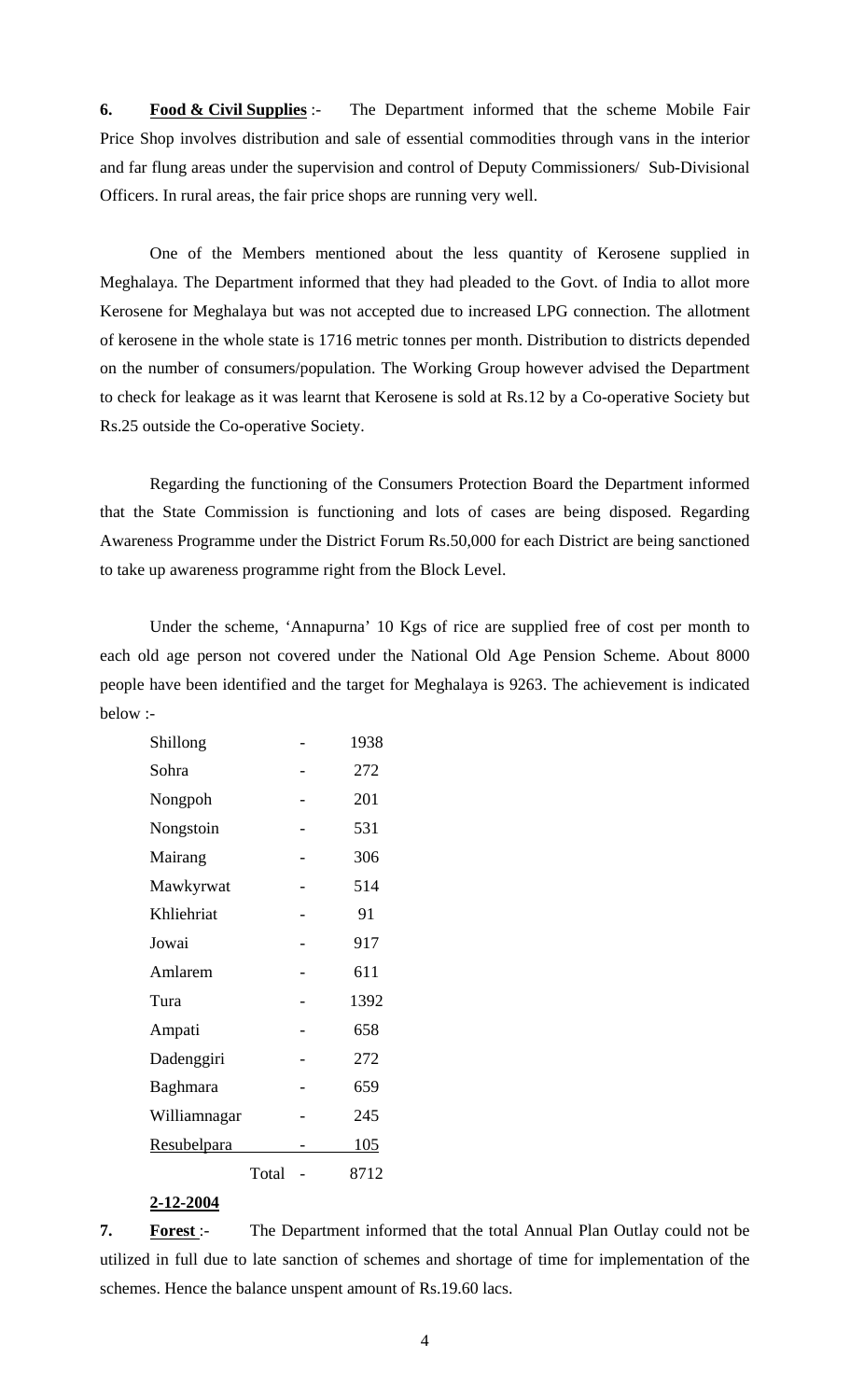The Co-Chairman sought clarification on an amount of Rs.178.99 lakhs spent on payment of wages. It was informed that the main objective of the Forest Department is preservation and protection of Forests. As such, a large number of workers skilled and unskilled are employed on daily wages for new plantation, weeding etc. Most of the wages component goes towards Social Forestry.

 The Working Group pointed out that inspite of keeping Forest Guards, large scale smuggling and felling of trees are going on in Garo Hills. It appears that, the saw mills in Bangladesh are depending on timber from our Reserved Forests. It was also observed that it is not only an international problem with Bangladesh but the problem with Assam also is of great magnitude. The Working Group wanted to know whether the Government is aware and what are the measures taken. The Department informed that the Forest Guards are not fully equipped and stressed for co-operation from the public in the protection of Forests.

 Replying to a query from the Co-Chairman the Department informed that 3 industrial estates have been cleared in Garo Hills. The Saw Mills are allowed to shift to the Industrial Estates. Interested parties can apply now and submit a Working Plan to the District Council. Regarding status of saw mills in Khasi Hills it was informed that a number of saw mills in Ri-Bhoi and Nongstoin have been cleared and shifted to the Industrial Estates, but so far none of the saw mills in East Khasi Hills have been cleared.

 The Working Group noted that Wildlife is perishing in Balpakram National Park. The Department informed that steps have been taken to improve the flora and fauna of the state and a fulltime Divisional Forest Officer has been posted. The Department has also taken steps to improve/protect the Medicinal Plants in the Reserved Forests.

 Regarding the status of the State Zoo, the Department informed that the capital required for setting up a zoo is Rs.10 crores and the recurring costs will be about Rs.50 lacs annually.

**8. Information & Public Relations** :- The Annual Plan Outlay 2003-2004 for DIPR is Rs.140 lakhs and the expenditure already incurred is Rs.138.13 lakhs.

 On the question of Advertising & Visual Publicity, the Department informed that presently they do not have a Video Camera, and no Cameraman. The Department felt that engaging an outside agency is more economical than keeping the machine. It is more cost effective than to employ a cameraman in all Districts. However, the Working Group is of the view that purchase of a Video Camera and employing a Cameraman would create job opportunities for the Mass Media students of our state.

 The Working Group suggested that the Department should introduce computers with internet facilities in all District Offices in the state and purchase of a digital camera for use in official functions.